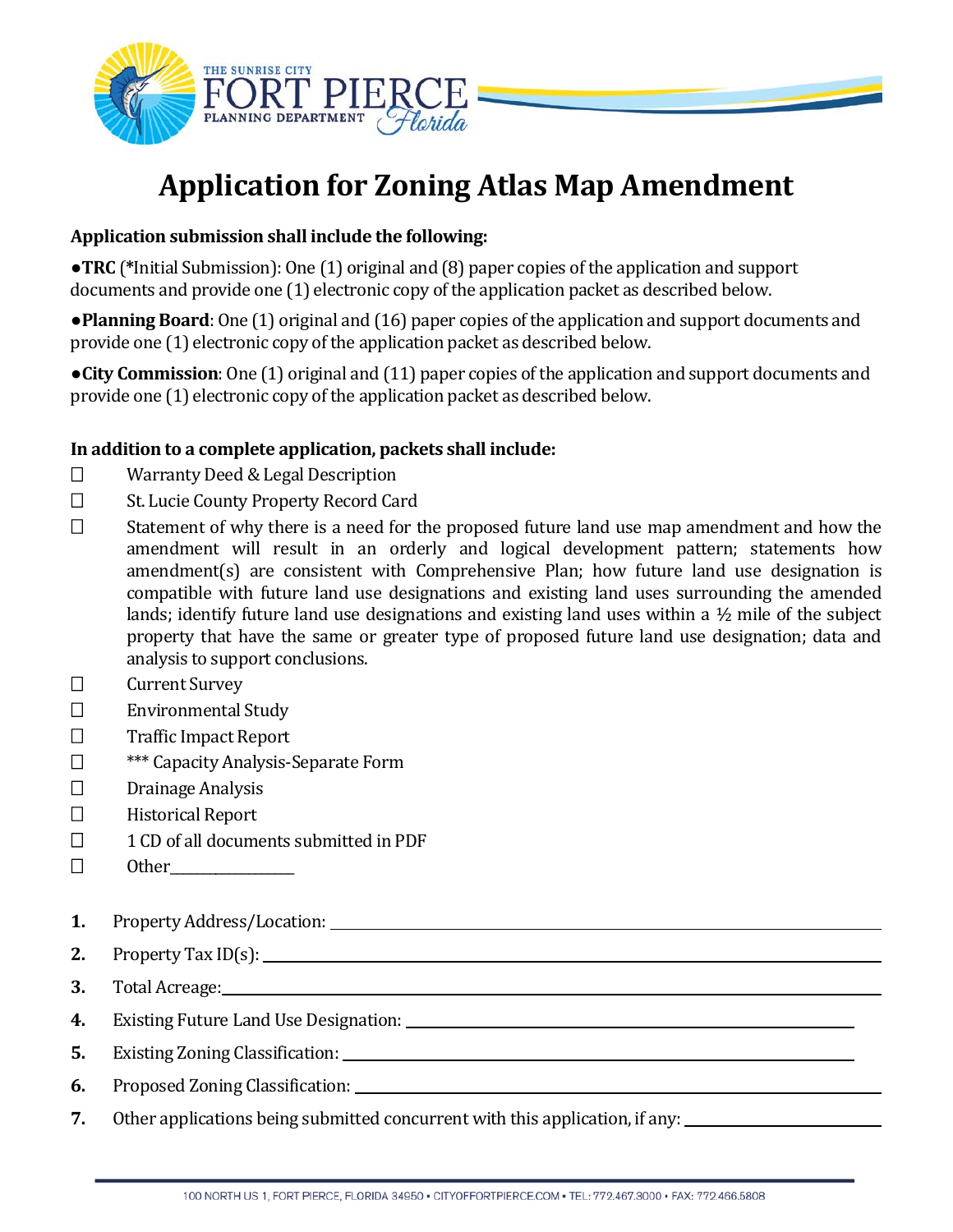- **8.** Describe the existing uses, improvements and structures on the amendment lands:
- **9.** Are there any identified or possible historical structures on the amendment lands?
- **10.** The reason for making this request:

#### **11. CAPACITY ANALYSIS**

**I. Site Data:**

|              | <b>Existing Use</b> | <b>Future Land Use</b> | Zoning |
|--------------|---------------------|------------------------|--------|
| <b>North</b> |                     |                        |        |
| South        |                     |                        |        |
| East         |                     |                        |        |
| West         |                     |                        |        |

|                 | <b>Future Land</b><br><b>Use</b> | <b>Zoning</b><br><b>Classification</b> | <b>Maximum Intensity</b><br><b>Residential: Dwelling</b><br><b>Units per Acre</b><br><b>Other: Square Footage</b> | <b>Total</b><br><b>Acreage</b> | <b>Flood</b><br>Zone |
|-----------------|----------------------------------|----------------------------------------|-------------------------------------------------------------------------------------------------------------------|--------------------------------|----------------------|
| <b>Current</b>  |                                  |                                        |                                                                                                                   |                                |                      |
| <b>Proposed</b> |                                  |                                        |                                                                                                                   |                                | N/A                  |

### **II. Public Facilities Information:**

| A. Potable Water:       |                                                                               |  |
|-------------------------|-------------------------------------------------------------------------------|--|
| Average Use             | Residential: 100 gallons per day per person (du x $2.6$ = persons x 100 gpd = |  |
|                         | demand)                                                                       |  |
|                         | Other: 0.125 gallons per day per square foot                                  |  |
| Demand Analysis         | Maximum                                                                       |  |
| <b>Current Zoning</b>   | Total gallons per day                                                         |  |
| Proposed Zoning         | Total gallons per day                                                         |  |
| <b>Change in Demand</b> | Total gallons per day                                                         |  |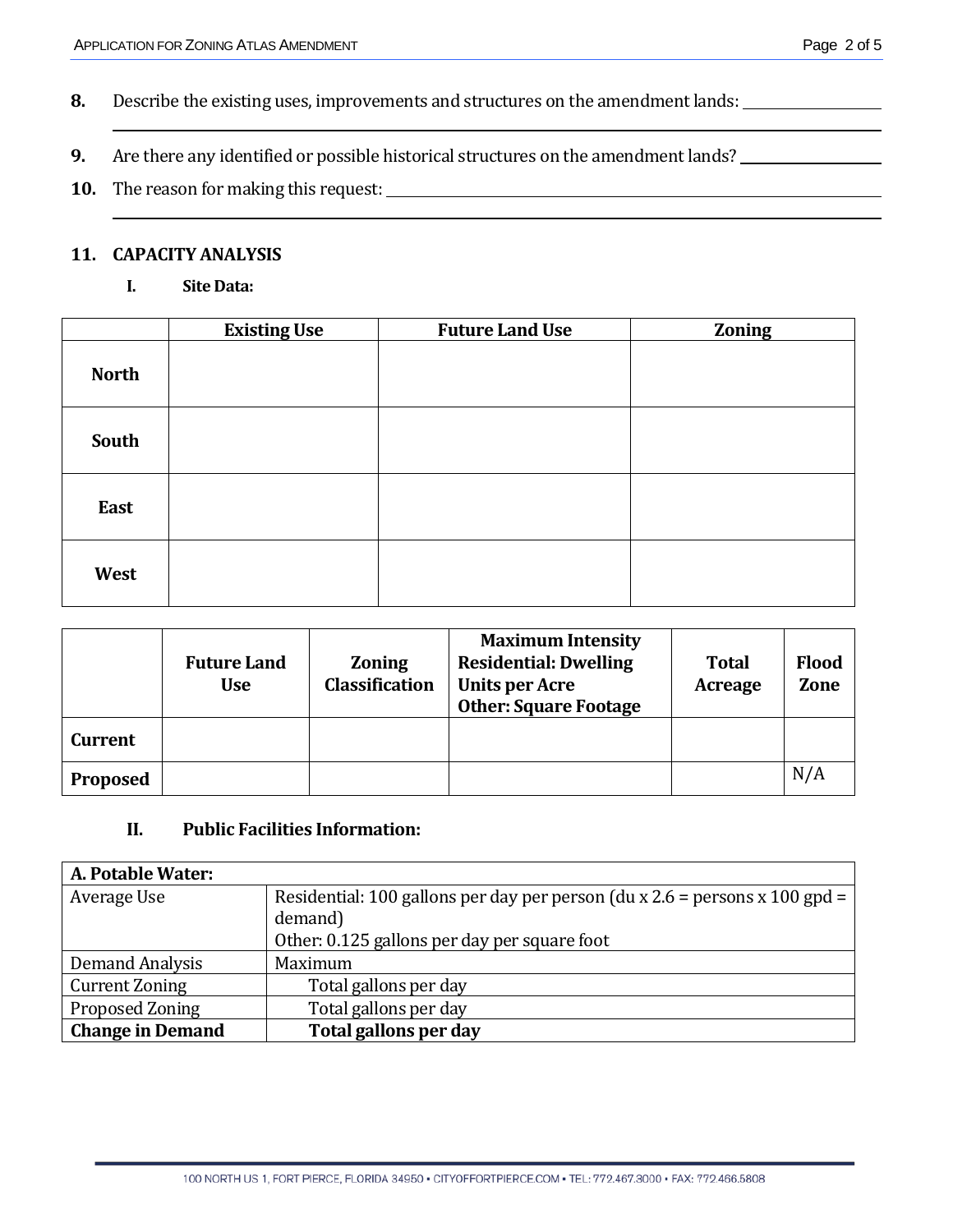| <b>B.</b> Wastewater:   |                                             |
|-------------------------|---------------------------------------------|
| Average Use             | Residential: 100 gallons per day per person |
|                         | $(du x 2.6= persons x 100 gpd = demand)$    |
|                         | Other: 0.1 gallons per day per square foot  |
| Demand Analysis         | Maximum                                     |
| <b>Current Zoning</b>   | Total gallons per day                       |
| Proposed Zoning         | Total gallons per day                       |
| <b>Change in Demand</b> | Total gallons per day                       |

#### **C. Parks and Recreation (Residential Classifications Only):**  $\int$  (Du x 2.6 = persons + 44, 22.7 = population  $\angle$ LOS)

| $PCTOOTO$ $IITO$<br>p        |                                                        |                                                               |                         |
|------------------------------|--------------------------------------------------------|---------------------------------------------------------------|-------------------------|
| <b>LOS</b>                   | <b>Existing</b><br>Population<br>Park<br><b>Demand</b> | <b>Proposed</b><br><b>Population</b><br>Park<br><b>Demand</b> | <b>Change in Demand</b> |
| per 1,000 people<br>20 acres |                                                        |                                                               |                         |
| per 1,000 people<br>5 acres  |                                                        |                                                               |                         |
| 2.5 acres per 1,000 people   |                                                        |                                                               |                         |
| 1.36 acres per 1,000 people  |                                                        |                                                               |                         |
|                              |                                                        |                                                               |                         |

| D. Public Schools (Residential Classifications Only):         |       |      |
|---------------------------------------------------------------|-------|------|
| Single Family: $(du x 0.405 = students / 70\% K-8/30\% High)$ |       |      |
| Multi-family: (du x $0.207$ = students/70% K-8/30% High)      |       |      |
|                                                               | $K-8$ | High |
| <b>School Name</b>                                            |       |      |
| City                                                          |       |      |
| <b>Distance</b>                                               |       |      |
| <b>Current Zoning Enrollment Demand</b>                       |       |      |
| <b>Proposed Zoning Enrollment Demand</b>                      |       |      |
| <b>Change in Demand</b>                                       |       |      |
|                                                               |       |      |

### **F. Stormwater:**

Potential increase in volume discharged due to increased impervious coverage, reduced groundwater seepage or loss of surface water storage impacting Adopted LOS of 25-year 3-day storm Pre vs. Post Runoff (Storm sewers to convey 5 year- 1 day storm event; Canals to convey 3 year – 1 day storm event)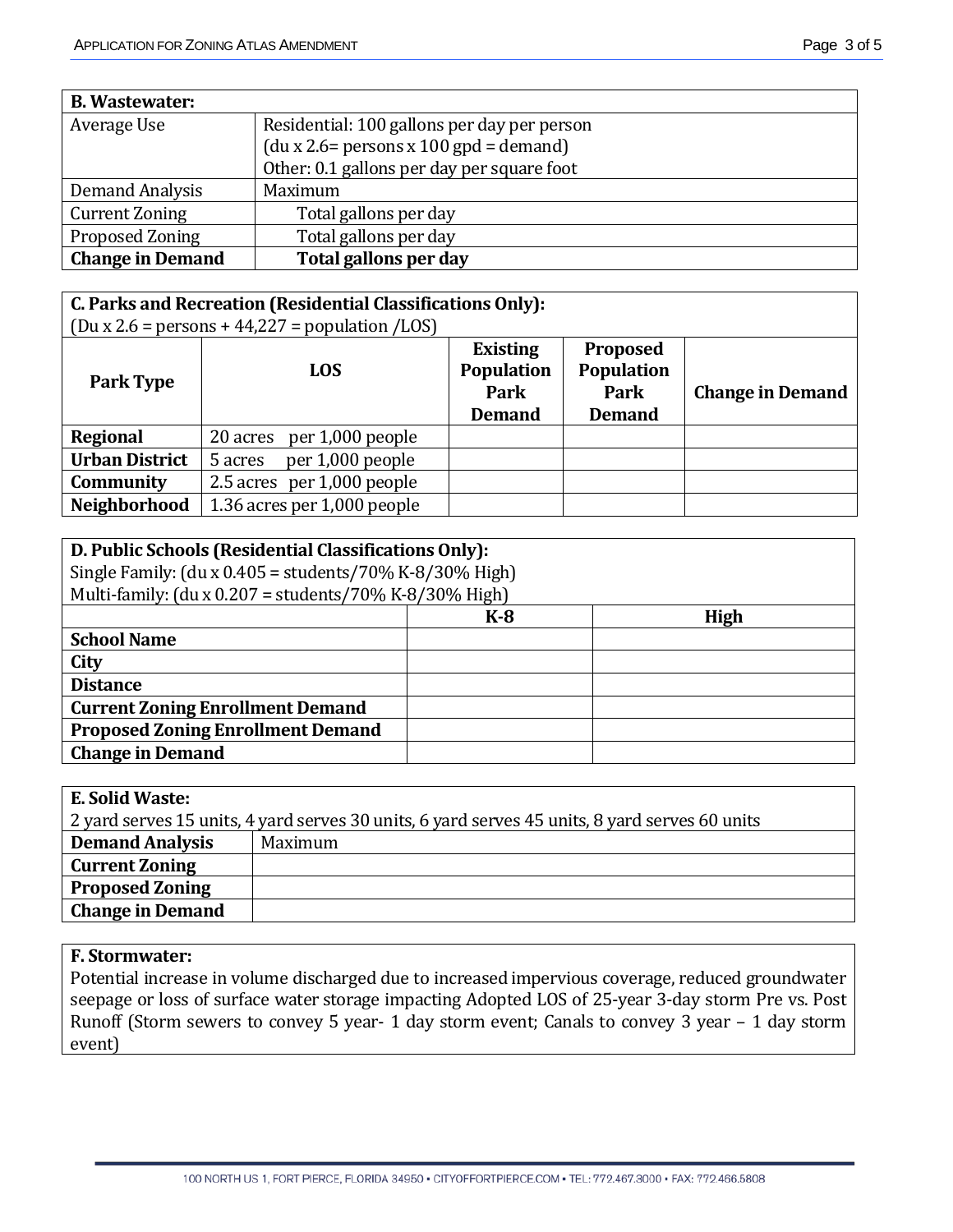| Impact |  |  |
|--------|--|--|
|        |  |  |

## **III. Transportation Analysis**

| G. Traffic                                         |             |                              |  |  |  |
|----------------------------------------------------|-------------|------------------------------|--|--|--|
| Most recent ITE Code for use; HCM Roadway Capacity |             |                              |  |  |  |
|                                                    | <b>AADT</b> | <b>AM/PM Peak Hour Trips</b> |  |  |  |
| <b>Demand Analysis</b>                             | Maximum     | Maximum                      |  |  |  |
| <b>Current Zoning</b>                              |             |                              |  |  |  |
| <b>Proposed Zoning</b>                             |             |                              |  |  |  |
| <b>Change in Demand</b>                            | Trips       | Trips                        |  |  |  |
| <b>Impact to Capacity</b>                          |             |                              |  |  |  |

| 12. |                                                                                                                                                                                                                                |       |                                |  |
|-----|--------------------------------------------------------------------------------------------------------------------------------------------------------------------------------------------------------------------------------|-------|--------------------------------|--|
|     |                                                                                                                                                                                                                                |       | $\mathsf{Zip}\_$               |  |
|     |                                                                                                                                                                                                                                |       |                                |  |
|     | E-mail: No. 1998. The Commission of the Commission of the Commission of the Commission of the Commission of the Commission of the Commission of the Commission of the Commission of the Commission of the Commission of the Co |       |                                |  |
| 13. |                                                                                                                                                                                                                                |       |                                |  |
|     | Mailing Address: 1988 and 2008 and 2008 and 2008 and 2008 and 2008 and 2008 and 2008 and 2008 and 2008 and 200                                                                                                                 |       |                                |  |
|     |                                                                                                                                                                                                                                | State | $\mathsf{Zip} \longrightarrow$ |  |
|     |                                                                                                                                                                                                                                |       |                                |  |
|     | E-mail: <u>E-mail:</u>                                                                                                                                                                                                         |       |                                |  |
|     |                                                                                                                                                                                                                                |       |                                |  |
|     |                                                                                                                                                                                                                                |       |                                |  |
|     |                                                                                                                                                                                                                                |       | State Zip                      |  |

## **15. Applicant Acknowledgements** (Owner's signature must be notarized)

Phone  $\#$  Fax  $\#$ 

E-mail:

I certify that: (Check One)

| $\Box$ I (we) do hereby certify that I (we) own in fee simple the above referenced described property |
|-------------------------------------------------------------------------------------------------------|
| for which a change in Zoning Classification is requested.                                             |

| $\perp$ I (we) are not the owner of the above described property; however, the owners signature |
|-------------------------------------------------------------------------------------------------|
| below authorizes the applicants the authority to act as agent for the owner(s) of record.       |

Applicant's Signature Date